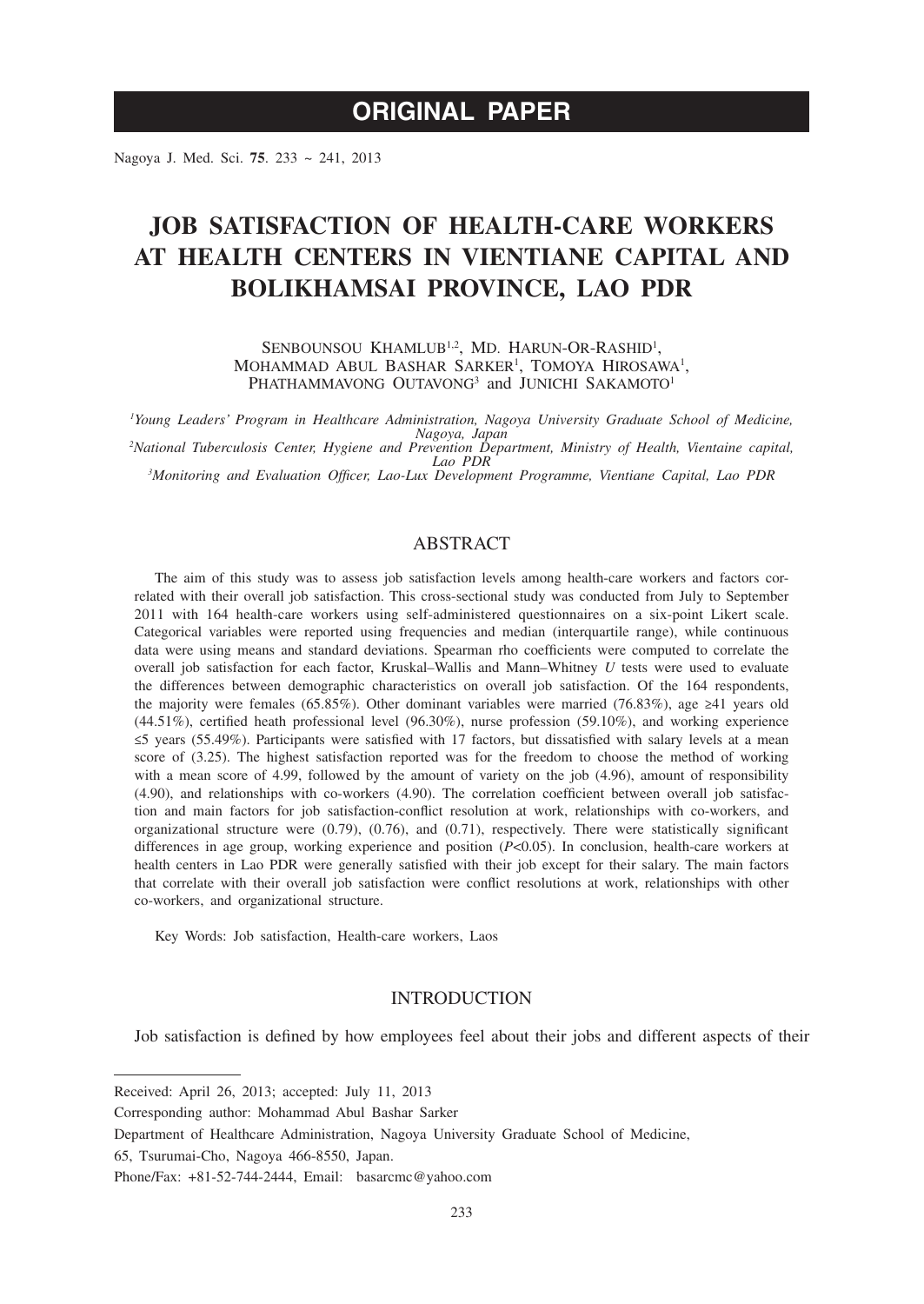jobs.1) Job satisfaction is one of the important variables in work and organizational psychology, is regarded as an indicator of working-life quality,<sup>2)</sup> and is a crucial variable used to determine the quality of health-care systems.

Health centers in the Lao People's Democratic Republic (Lao PDR) provide primary healthcare for most of the people at the village level. Therefore, health center workers' job satisfaction is the most important indicator for determining their performance.

Many studies have shown that job satisfaction can be influenced by a wide variety of factors such as competitive pay, adequate staffing, a pleasant working environment, opportunities for personal and professional growth, a reasonable workload, supervision, recognition, noticeable progress of patients, positive relationships with co-workers, autonomy on the job, job security, career advancement and contingent rewards.<sup>3-5)</sup> One study demonstrated the importance of job satisfaction to an organization in terms of its positive relationship with individual performance, employee relations, physical and mental health and satisfaction.<sup>6)</sup> Thus, more satisfied employees tend to be more productive and creative.<sup>7)</sup> The job satisfaction of health-care workers has a positive association with patients' satisfaction, $8.9$  and contributes to the continuity of care.<sup>10)</sup>

Conversely, job dissatisfaction has a negative impact on the structure and work flows of organizations. Some negative impacts identified include greater non-conformance with procedures and policies, increases in work accidents, and organizational conflicts,11) that may increase the rate of medical errors, thus jeopardizing patient safety, $12$  and higher employment costs, $13$  that contribute to the shortages of health-care providers.14) Job satisfaction is necessary to retain existing doctors, as well as to promote recruitment of new ones.15) In short, the quality of health-care workers depends on the level of job satisfaction.<sup>2)</sup>

Several studies have demonstrated differences in how health-care providers feel about their jobs. Findings varied, with some research revealing job satisfaction,<sup>4,9,16-18)</sup> while others disclosed dissatisfied health-care providers.3,15,19) At the time of our study, there was no research that addressed job satisfaction among health-center workers in Lao PDR. Therefore, the aim of our study was to assess job satisfaction levels among health-care workers and the factors that correlated with their overall job satisfaction

## MATERIALS AND METHODS

#### *Design and participants*

This cross-sectional study was conducted from July to September 2011 at the health centers in the Vientiane Capital and Bolikhamsai provinces based on convenient sampling. Health-care workers in our study included doctors, medical assistants, nurses, midwives, pharmacists, pharmacist assistants, laboratory technicians and hygienists. We included all staffs who worked at health centers in the two provinces. Health-care workers who were absent during the data collection period were excluded from the study.

### *Measures*

Self-administered questionnaires were sent out. Among the total of 205 health-care workers from both provinces, 164 health-care workers (80% response rate) 101 in the Vientiane capital, and 104 in the Bolikhamsai responded to the questionnaire. Participants were informed beforehand regarding the conditions of participation and data handling.

#### *Questionnaire*

The questionnaires comprised two main parts; demography and job satisfaction. Demography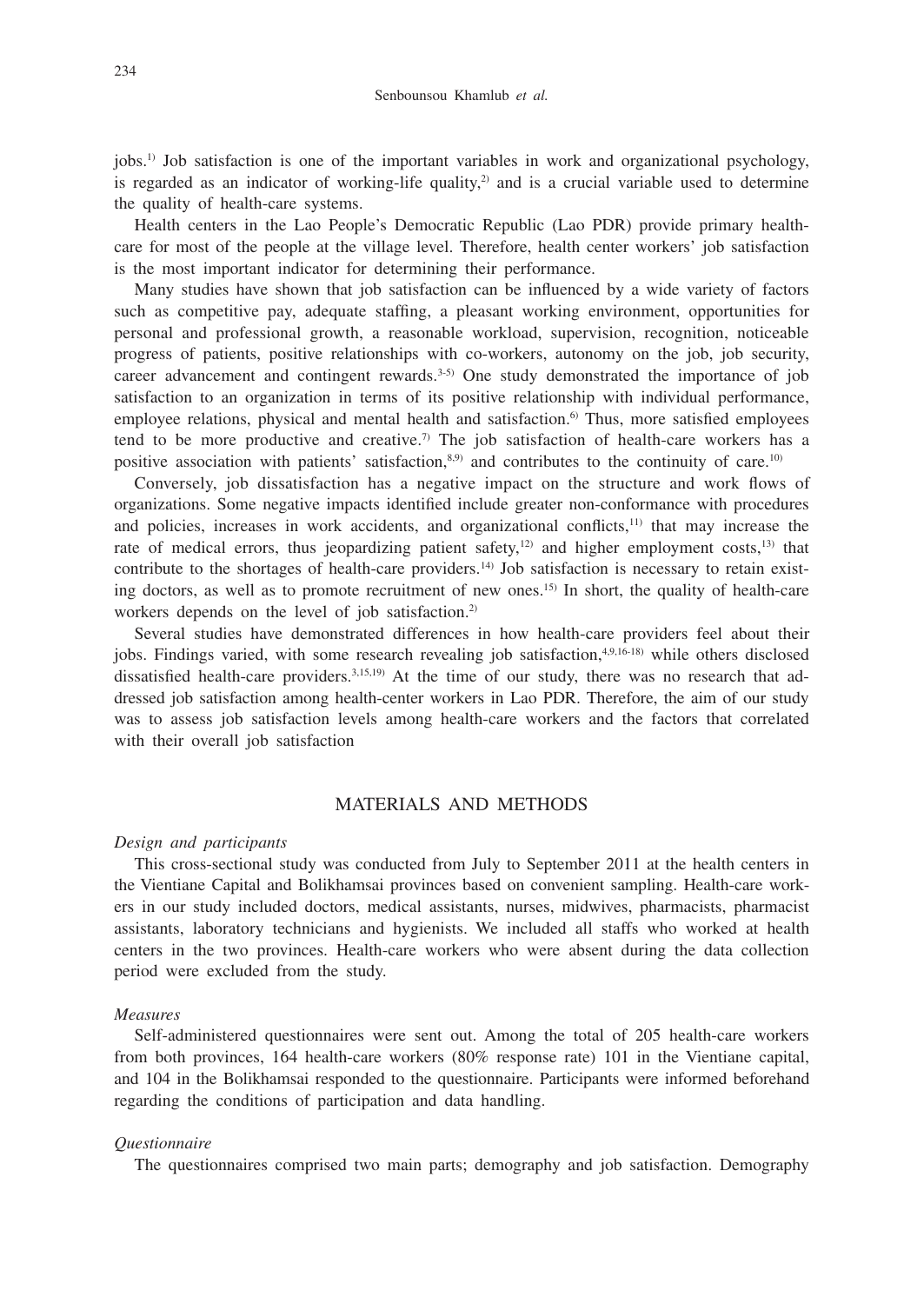#### JOB SATISFACTION OF HEALTH-CARE WORKERS

included gender, marital status, age, professional level, profession, work experience, position, and work location. Job satisfaction partly consisted of 18 factors, such as satisfaction with physical working conditions, salary, promotional opportunities, relationships with co-workers, workload, support from supervisors, additional remuneration, responsibilities, working hours and others. For each factor, a respondent can choose from a six-point Likert scale representing various degrees

of satisfaction: 1-very dissatisfied, 2-dissatisfied, 3-somewhat dissatisfied, 4-somewhat satisfied, 5-satisfied, and 6-very satisfied. Questions in this part were developed from a published study by Okaro in 2010.19) The Cronbach's Alpha of the job satisfaction part was 0.89. That value indicates that the question was adequate as reliable.

#### *Data analyses*

We interpreted the level of job satisfaction using a mean score for each factor [19]. The overall levels of job satisfaction among health-care workers were classified as being dissatisfied if the sum of the scores for the different factors was between 18–54, while 55–72 was moderate and  $73-108$  was satisfied.<sup>20)</sup> Data from the questionnaires were analyzed using SPSS, version 19.0. Categorical variables were reported using frequencies and median (interquartile range), while continuous data (factors for job satisfaction) were using means and standard deviations. Spearman rho coefficients were then computed for correlating the overall job satisfaction levels and each factor. Kruskal–Wallis and Mann–Whitney *U* tests were used to evaluate the differences between selected demographic characteristics on overall job satisfaction. *P*-values less than 0.05 were considered statistically significant.

## *Ethics*

This study was approved by the Ethical Committee of the Ministry of Health, Lao PDR. Informed consent was obtained by researchers from each participant.

# RESULTS

#### *Social demographic characteristics*

The demographic data of 164 respondents are shown in Table 1. Participants in this study were mostly female (65.85%) and married (76.83%). The highest percentages were obtained from age groups  $\geq 41$  years of age (44.51%); whereas, the majority of females were from  $\leq$ 30 years of age (43.50%). Most of the respondents had achieved a certified health professional level (96.30%). As for professions, most respondents were nurses (59.10%), followed by medical assistants  $(14.60\%)$  and medical doctors  $(3.70\%)$ . Respondents with less than five years working experience accounted for (55.49%).

### *Job satisfaction for each factor*

Table 2 shows the health-care workers rates of job satisfaction among various factors. They revealed that the health-care workers were satisfied with 17 factors and dissatisfied only with salaries, for a mean score of  $3.25 \pm 1.58$ ). The highest level of satisfaction was reported for the freedom to choose one's method of working with a mean satisfaction score of 4.99 ( $\pm$ 0.87). This was followed by the level of job variety, the amount of responsibility, and their relationship with co-workers, giving mean scores of 4.96  $(\pm 0.82)$ , 4.90  $(\pm 0.86)$  and 4.90  $(\pm 0.80)$ , respectively. Among males, the highest level of satisfaction was reported for the amount of variety on the job 5.14 ( $\pm$ 0.81), followed by freedom of working method 5.11 ( $\pm$ 0.82) and participation in decision making 4.98 ( $\pm$ 0.75). For females, it was the amount of responsibility 4.93 ( $\pm$ 0.82) and freedom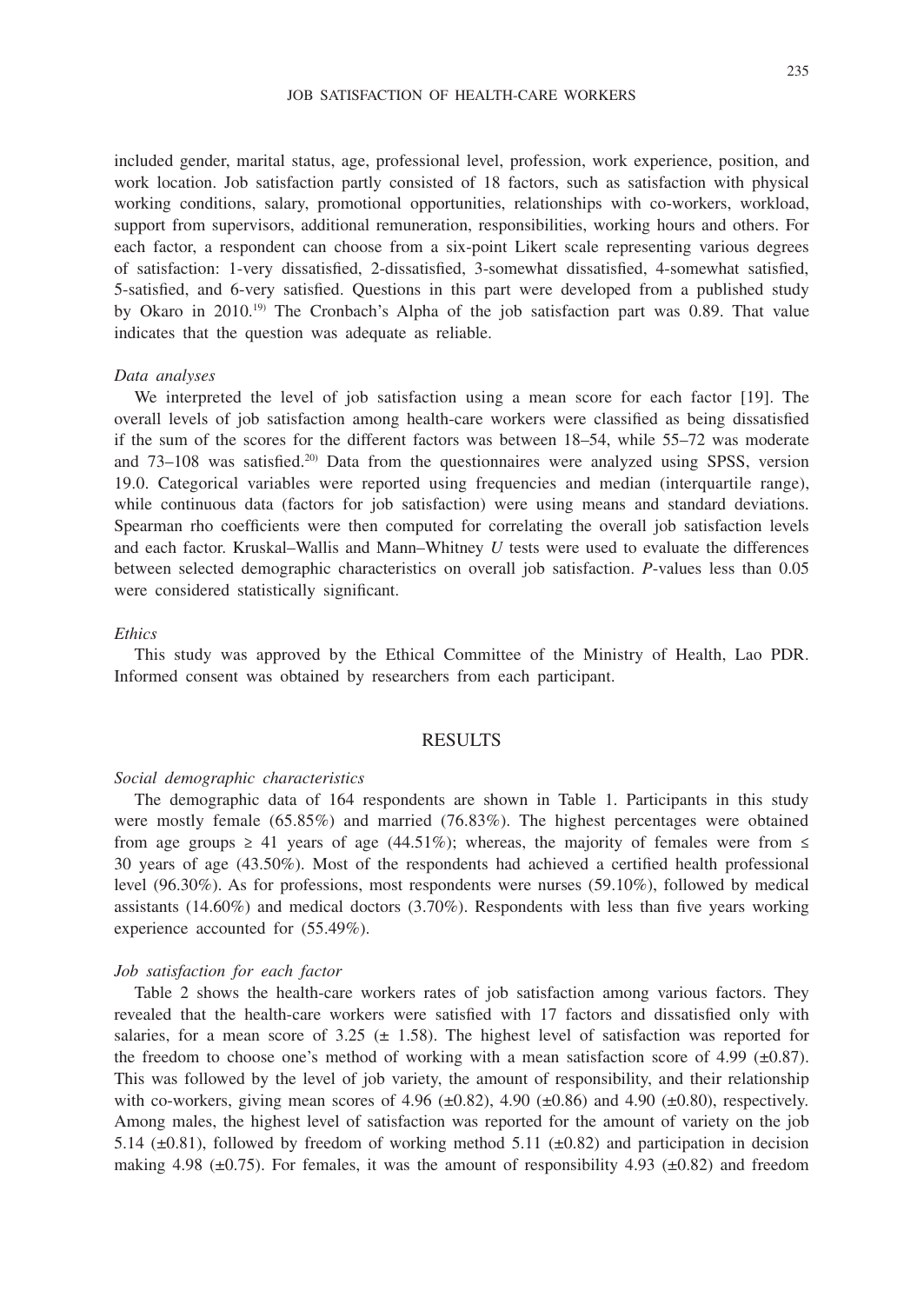| Characteristics                                                       | Male             | Female     | Overall     |
|-----------------------------------------------------------------------|------------------|------------|-------------|
|                                                                       | N $(\%)$         | N $(\%)$   | N $(\%)$    |
| Province                                                              |                  |            |             |
| Vientiane Capital                                                     | 33 (58.9)        | 62 (57.4)  | 95 (57.93)  |
| Bolikhamsai                                                           | 23(41.1)         | 46 (42.6)  | 69 (42.07)  |
| Marital status                                                        |                  |            |             |
| Single                                                                | 3(5.4)           | 28 (25.9)  | 31 (18.90)  |
| Married                                                               | 52 (92.9)        | 74 (68.5)  | 126 (76.83) |
| Divorced/widowed                                                      | 1(1.8)           | 6(5.6)     | 7(4.27)     |
| Age (Years)                                                           |                  |            |             |
| $\leq 30$                                                             | 6(10.7)          | 47 (43.5)  | 53 (32.32)  |
| $31 - 40$                                                             | 15(26.8)         | 23(21.3)   | 38 (23.17)  |
| $\geq 41$                                                             | 35 (62.5)        | 38 (35.2)  | 73 (44.51)  |
| Professional level                                                    |                  |            |             |
| High diploma health profession                                        | 1(1.8)           | 5(4.6)     | 6(3.70)     |
| Diploma health profession                                             | 0(0.0)           | 0(0.0)     | 0(0.00)     |
| Certificated health profession                                        | 55 (98.2)        | 103 (95.4) | 158 (96.30) |
| Profession                                                            |                  |            |             |
| Medical doctor                                                        | 1(1.8)           | 5(4.6)     | 6(3.70)     |
| Medical assistant                                                     | 11(19.6)         | 13(12.0)   | 24 (14.60)  |
| Nurse                                                                 | 34 (60.7)        | 63 (58.3)  | 97 (59.10)  |
| Midwife                                                               | 3(5.4)<br>6(5.6) |            | 9(5.50)     |
| Other (Pharmacist Assistant/ Laboratory Technician<br>and Hygienist ) | 7(12.5)          | 21 (19.4)  | 28 (17.10)  |
| Working experience (Years)                                            |                  |            |             |
| $\leq 5$                                                              | 24 (42.9)        | 67 (62.0)  | 91 (55.49)  |
| $6 - 15$                                                              | 20 (35.7)        | 21(19.4)   | 41 (25.00)  |
| $\geq 16$                                                             | 12(21.4)         | 20(18.5)   | 32 (19.51)  |
| Position                                                              |                  |            |             |
| Chief/Vice Chief                                                      | 32(57.1)         | 57 (51.9)  | 88 (53.66)  |
| <b>Technical Staff</b>                                                | 24 (42.9)        | 52 (48.1)  | 76 (46.34)  |
| Health center located at home town                                    |                  |            |             |
| Yes                                                                   | 38 (67.9)        | 79 (73.1)  | 117 (71.34) |
| N <sub>0</sub>                                                        | 18(32.1)         | 29 (26.9)  | 47 (28.66)  |

**Table 1** Demographic characteristics of respondents (n=164)

of working method 4.93 ( $\pm$ 0.89), followed by the relationship with co-workers 4.92 ( $\pm$ 0.76) and amount of variety on the job 4.86  $(\pm 0.81)$ .

The overall job satisfaction of health-workers in health centers: 79.88% satisfied, 15.85% moderate, and 4.27% dissatisfied.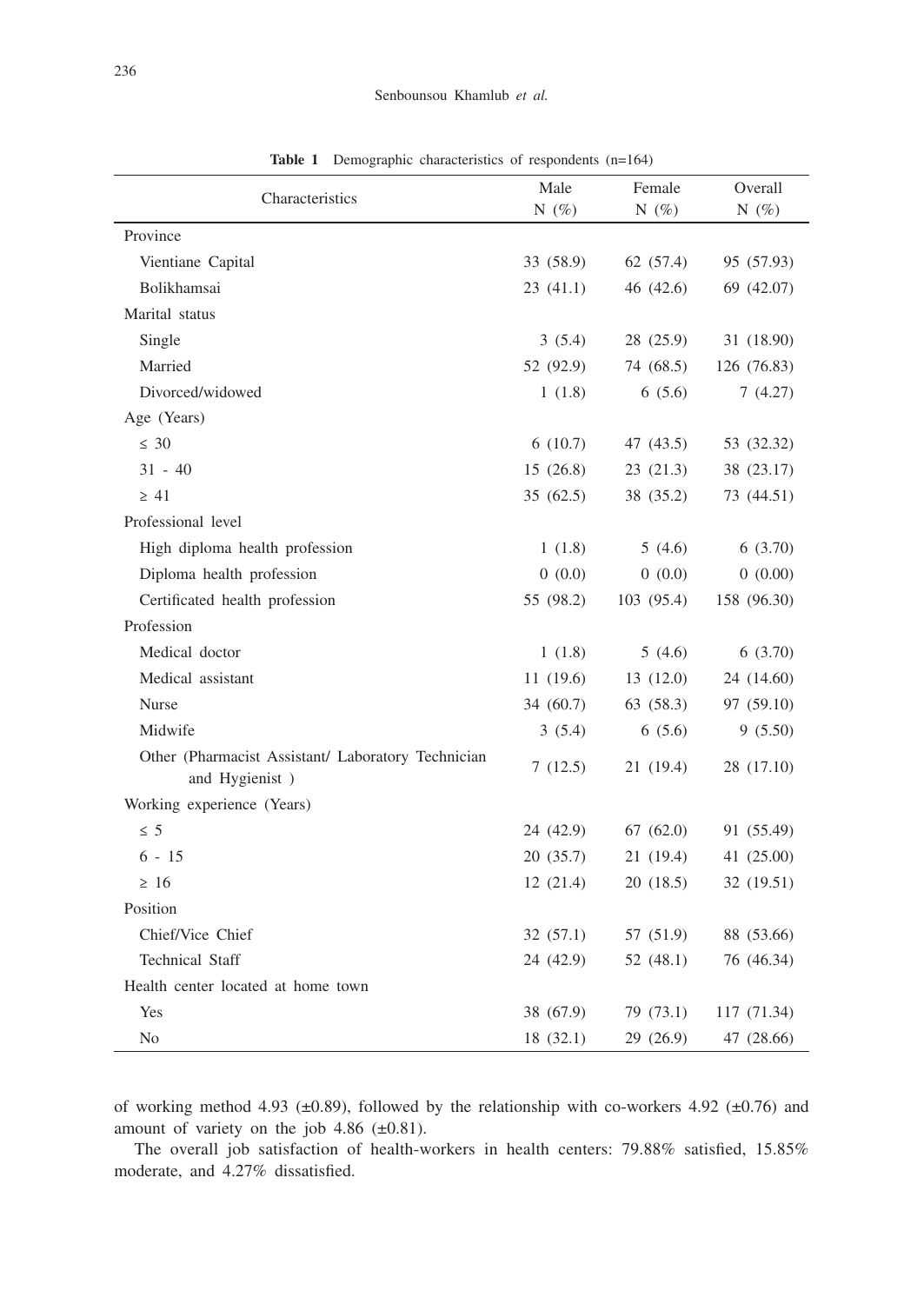#### JOB SATISFACTION OF HEALTH-CARE WORKERS

| No. | Factors of job satisfaction           | Male Mean<br>$(\pm SD)$ | Female<br>Mean $(\pm SD)$ | Overall<br>Mean $(\pm SD)$ |
|-----|---------------------------------------|-------------------------|---------------------------|----------------------------|
| 1.  | Physical working place conditions     | 4.63(1.00)              | 4.60(0.93)                | 4.61(0.96)                 |
| 2.  | Salary                                | 3.41(1.57)              | 3.17(1.58)                | 3.25<br>(1.58)             |
| 3.  | Opportunity to use abilities          | 4.71(0.70)              | 4.69(0.89)                | 4.70<br>(0.83)             |
| 4.  | Opportunities for advancement         | 4.57(1.09)              | 4.29 $(1.29)$             | 4.38<br>(1.24)             |
| 5.  | Opportunity for training or education | 4.41(0.93)              | 4.61(0.96)                | (0.96)<br>4.54             |
| 6.  | Additional remuneration for work      | 4.21(1.56)              | 4.44(1.34)                | 4.37<br>(1.43)             |
| 7.  | Conflict resolution at work           | 4.91 $(1.03)$           | 4.74(0.76)                | (0.87)<br>4.80             |
| 8.  | Support from supervisors              | 4.89(0.70)              | 4.72(0.90)                | 4.78<br>(0.84)             |
| 9.  | Participation in decision making      | 4.98 $(0.75)$           | 4.69 $(0.71)$             | 4.79<br>(0.74)             |
| 10. | Utilization of skills                 | 4.61(0.84)              | 4.43(0.99)                | 4.49<br>(0.95)             |
| 11. | Amount of variety on job              | 5.14(0.81)              | 4.86(0.81)                | (0.82)<br>4.96             |
| 12. | Organizational structure              | 4.96(0.93)              | 4.68(0.74)                | 4.77<br>(0.82)             |
| 13. | Job security                          | 4.68(0.97)              | 4.40(1.17)                | 4.49<br>(1.12)             |
| 14. | Freedom of working method             | 5.11(0.82)              | 4.93(0.89)                | (0.87)<br>4.99             |
| 15. | Relationship with co-workers          | 4.86(0.88)              | 4.92 $(0.76)$             | 4.90<br>(0.80)             |
| 16. | Amount of responsibility              | 4.84(0.91)              | 4.93(0.82)                | 4.90<br>(0.86)             |
| 17. | Total working hours                   | 4.84(0.78)              | 4.84(0.86)                | (0.36)<br>4.84             |
| 18. | General feeling about job itself      | 4.95(0.90)              | 4.84(0.84)                | 4.88<br>(0.86)             |

Table 2 Job satisfaction for each factor on six-point Likert scale<sup>a</sup> (n=164)

a Based on scale of 1 to 6: 1=very dissatisfied, 2=dissatisfied, 3=somewhat dissatisfied, 4=somewhat satisfied, 5=satisfied and 6=very satisfied

#### *Correlation between overall job satisfaction and each factor of satisfaction*

In order to determine the main factors that were correlated with satisfaction and/or dissatisfaction with a job, the relationship between overall job satisfaction and job characteristics was analyzed (Table 3). Spearman's ratio demonstrated that the strongest correlation factor was in conflict resolution at work (0.79). Other factors that influenced satisfaction were relationships with co-workers  $(0.76)$  and organizational structure  $(0.71)$ , respectively.

## *Comparison among demographic variables on overall job satisfaction*

The Mann–Whitney U test revealed statistically significant differences among overall job satisfaction and age group, in which those age in between 31–40 years showed more job satisfaction than those with others ( $P = 0.009$ ). As for working experience, respondents who worked  $>5$  years were more satisfied with their job than those with  $\leq$  5 years of experience (*P* = 0.017). Those in leadership positions also showed more job satisfaction (*P*<0.001). There were no differences in province, gender, marital status, professional level and profession as depicted in Table 4.

## DISCUSSION

Our findings of this first study on job satisfaction in Lao PDR indicated that health-care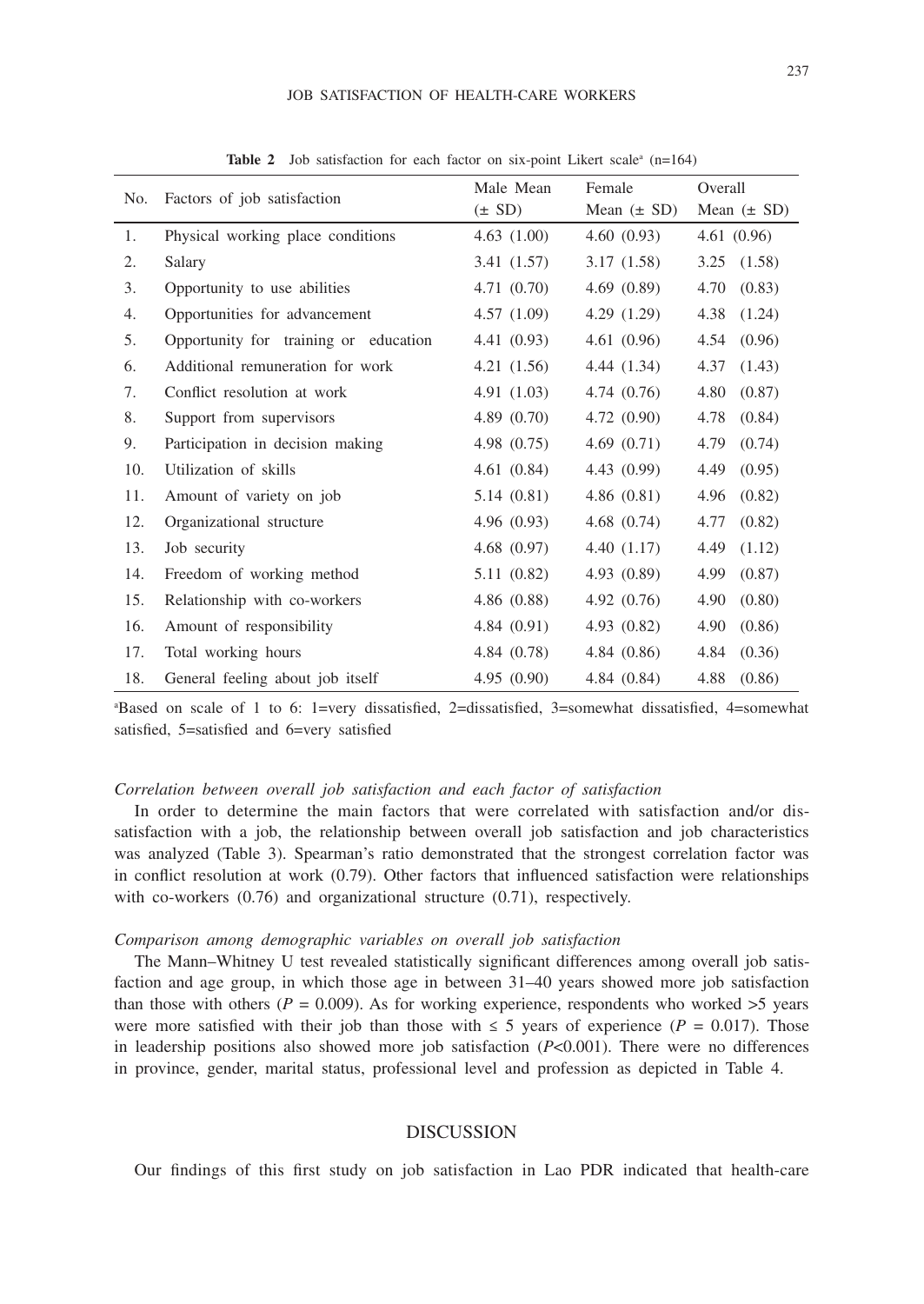| No. | job characteristics                         | Spearmen correlation coefficient | $P$ -value <sup><math>a</math></sup> |
|-----|---------------------------------------------|----------------------------------|--------------------------------------|
| 1.  | Conflict resolution at work                 | 0.79                             | < 0.001                              |
| 2.  | Relationship with co-workers                | 0.76                             | < 0.001                              |
| 3.  | Organizational structure                    | 0.71                             | < 0.001                              |
| 4.  | Amount of variety on job                    | 0.68                             | < 0.001                              |
| 5.  | Participation in decision making            | 0.67                             | < 0.001                              |
| 6.  | Support from supervisors                    | 0.66                             | < 0.001                              |
| 7.  | Job security                                | 0.64                             | ${}< 0.001$                          |
| 8.  | Generally feeling about job itself          | 0.63                             | ${}< 0.001$                          |
| 9.  | Opportunities for advancement in profession | 0.63                             | ${}< 0.001$                          |
| 10. | Amount of responsibility                    | 0.63                             | ${}< 0.001$                          |
| 11. | Total working hours                         | 0.62                             | ${}< 0.001$                          |
| 12. | Opportunity to use your ability             | 0.62                             | ${}< 0.001$                          |
| 13. | Salary                                      | 0.58                             | ${}< 0.001$                          |
| 14. | Freedom to choose your method of working    | 0.56                             | ${}< 0.001$                          |
| 15. | Physical working place conditions           | 0.53                             | < 0.001                              |
| 16. | Utilization of skills                       | 0.53                             | ${}< 0.001$                          |
| 17. | Additional remuneration for work            | 0.47                             | < 0.001                              |
| 18. | Opportunity for training or education       | 0.47                             | < 0.001                              |

**Table 3** Correlation between overall job satisfaction and each factor of satisfaction by Spearmen (n=164)

a Statistical significance *P* < 0.05

workers in the two provinces were generally satisfied with their job, a finding similar to those in many previous studies. $4, 9, 16-18$  We speculated that one possible reason for the overall high job satisfaction may be the location of this study, which was conducted in the capital and a nearby province that afforded a comfortable working environment, good infrastructure, and a convenient life. Therefore, workers in a big city were more interested in job satisfaction than those in a small city. Moreover, most respondents worked at health centers located in their own hometown (71.34%).

The three highest levels of satisfaction were the freedom to choose one's method of working, the level of variety in the job, and the amount of responsibility. That agrees with the findings of Cooper *et al.* who reported that health-care providers appreciated their freedom and independence to work, as well as enjoyed the responsibility and variety of their job.21)

Dissatisfaction with one's salary in our findings seems to be a common issue that is also evident in several other studies.<sup>2,5,14,15,17)</sup> Many managers consider that the key motivation for their employees is pay, bonuses or raises. That suggests that health-care systems should provide a suitable salary and fringe benefits scheme to satisfy their workers and maintain their loyalty. In contrast, that does not seem to be a problem in Australia as evidenced by a previous study done in 2002. That discrepancy may be due to differences in the economic status of Australian health-care systems.<sup>22)</sup>

The main factors that correlated with health-care workers' overall job satisfaction were conflict resolution at work, support from one's supervisor and relationship with co-workers. This is consistent with a study by Julian Montoro-Rodriguez, which indicated that job satisfaction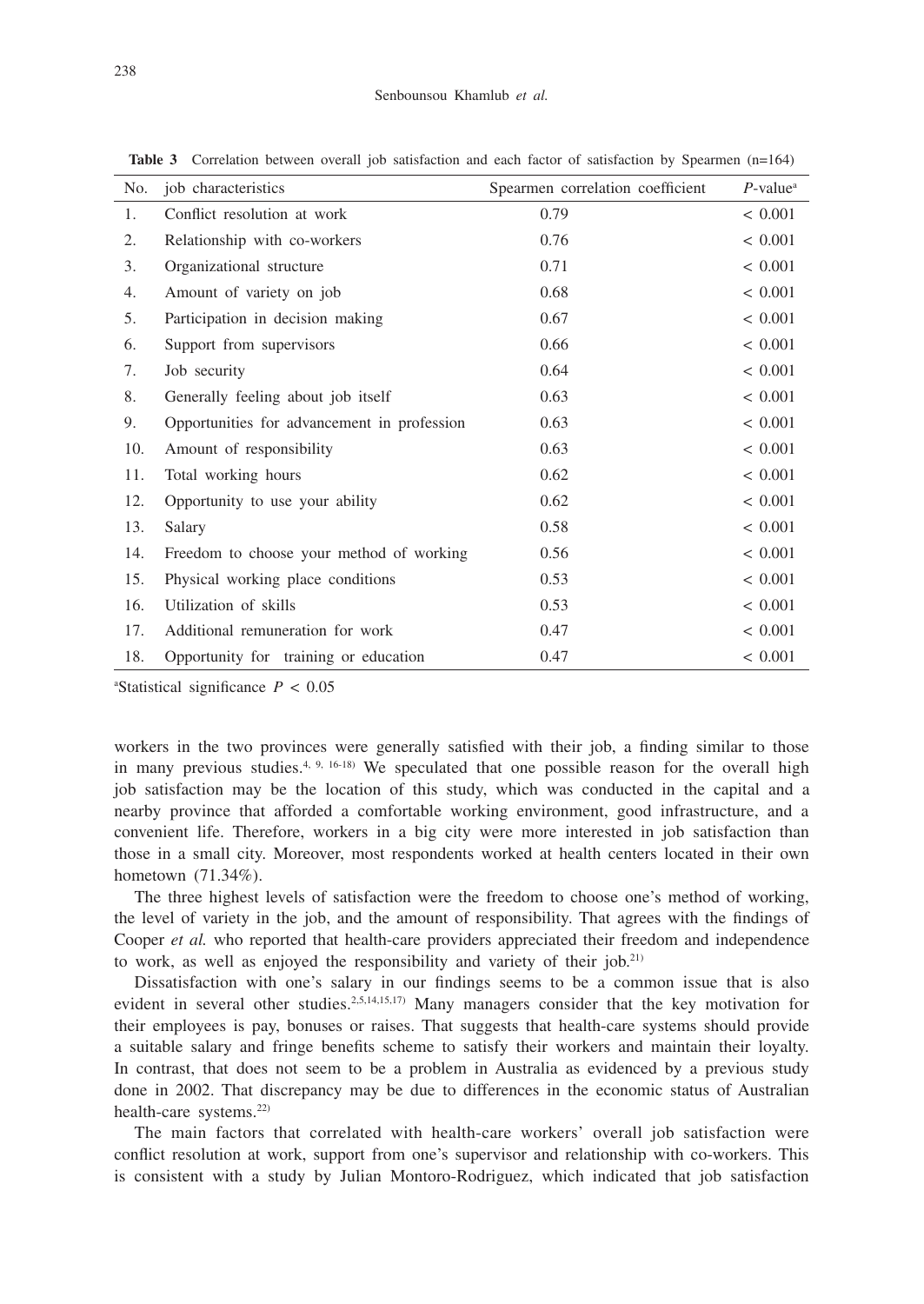| Variables                                                    | Number | Job satisfaction score     | $P$ -value <sup>a</sup> |
|--------------------------------------------------------------|--------|----------------------------|-------------------------|
|                                                              |        | Median (IQR <sup>d</sup> ) |                         |
| Province                                                     |        |                            |                         |
| Vientiane Capital                                            | 95     | 86 (80-90)                 | 0.839 <sup>b</sup>      |
| <b>Bolikhamsai</b>                                           | 69     | $87(71-90)$                |                         |
| Gender                                                       |        |                            |                         |
| Male                                                         | 56     | 87 (82-90)                 | 0.192 <sup>b</sup>      |
| Female                                                       | 108    | 85 (74-90)                 |                         |
| Marital status                                               |        |                            |                         |
| Single                                                       | 31     | 86 (79-89)                 | 0.640°                  |
| Married                                                      | 126    | 86 (79-90)                 |                         |
| Divorced/Widow                                               | 7      | $84(83-85)$                |                         |
| Age (Years)                                                  |        |                            |                         |
| $\leq 30$                                                    | 53     | 82 (70-88)                 | 0.009c                  |
| $31 - 40$                                                    | 38     | 87 (80-92)                 |                         |
| $\geq 41$                                                    | 73     | $86(82-90)$                |                         |
| Professional level                                           |        |                            |                         |
| High diploma health profession/<br>Diploma health profession | 6      | 78 (68-93)                 | 0.880 <sup>b</sup>      |
| Certificated health profession                               | 158    | 86 (80-90)                 |                         |
| Profession                                                   |        |                            |                         |
| Medical doctor                                               | 6      | 78 (68-93)                 | 0.638c                  |
| Medical assistance/Nurse/Midwife                             | 130    | 86 (80-90)                 |                         |
| Pharmacist Assistant/Laboratory technician an                |        |                            |                         |
| Hygienist                                                    | 28     | $85(80-89)$                |                         |
| Working experience (Years)                                   |        |                            |                         |
| $\leq 5$                                                     | 91     | 84 (72-89)                 | 0.017 <sup>b</sup>      |
| > 5                                                          | 73     | $87(83-91)$                |                         |
| Position                                                     |        |                            |                         |
| Chief/Vice chief                                             | 88     | 88 (84-92)                 | $< 0.001^b$             |
| Technical Staff                                              | 76     | 83 (71-88)                 |                         |

**Table 4** Comparison among demographic variables on overall job satisfaction by Kruskal–Wallis and Mann– Whitney U tests (n=164)

a Statistical significance *P* < 0.05; b *P*-value from Mann-Whitney U test; c *P*-value from Kruskal-Wallis test; <sup>d</sup>IQR, Interquartile Range.

was influenced by conflict resolution styles.<sup>23)</sup> The results of our study also suggest that by exhibiting transformational and contingent-reward leadership behaviors, there are strong relationships in health-care workers' job satisfaction with extrinsic and intrinsic motivators from their employers. Health-care leaders can utilize our results to identify how their leadership behaviors and interpersonal relationships with health-care workers may affect the work environment. Based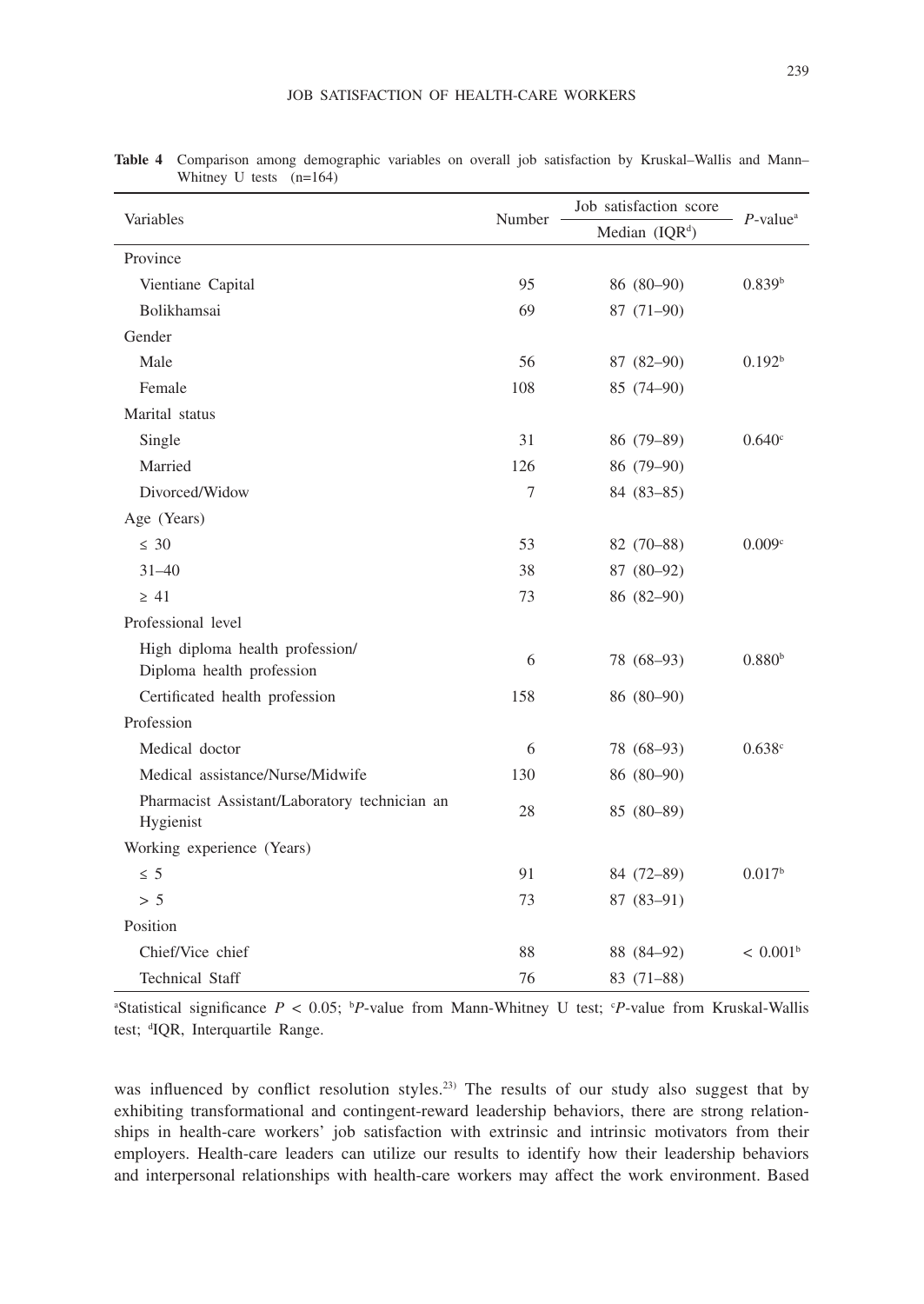on our results, health-care workers' job satisfaction can be achieved by adopting participative leadership styles that encourage the workers to be involved in making decisions that have an influence on their work and their relationships with fellow workers. This finding was supported by Chen *et al.* who suggested that health-care leaders have the greatest opportunity to influence job satisfaction among health-care professionals.<sup>24)</sup> Rogatus *et al.* also showed that supervision and co-workers had a significant influence on job satisfaction.25)

Demographic variables were used to locate the differences in overall job satisfaction. Our study found that health-care workers who put in longer hours and become seniors were more satisfied than their younger staffs. That may be because they adapted to their work and realized their work at the health center was important to people's health. That is consistent with previous research showing that professionals mature with age and accumulate more experience, which tends to foster a better adjustment to the work environment.26) High position was also found to result in higher job satisfaction. The probable reason is that the higher-position workers in public service will earn respectability from society. Similar previous studies have reported that holding a higher position tends to produce a high level of job satisfaction compared to those who lack such a high position.<sup>27,28)</sup>

Our study has some limitations. First, it depends totally on convenience sampling, which emphasizes differences in demographic, geographical and socio economic characteristics of the provinces. So there is some difficulty in generalizing the results. In our analysis, however, we included the variables of provinces to estimate its effect, and our results showed no statistical difference in the satisfaction level of health workers from the two provinces. Second, our study covered only two provinces with relatively small sample sizes due to our limited resources. Thus, it may not be representative of all health-care workers of health centers in Lao PDR. However, all health-care workers in those provinces were approached, and their response rate was 80%, which was an acceptable level. However, a larger sample size and better sampling methods might result in a more conclusive comparison of job satisfaction in the future.

In conclusion, except for their salary, health-care workers at health centers in the Vientiane capital and Bolikhamsai Province, Lao PDR, were generally satisfied with their job. From our findings, we concluded that the main factors that correlated with their overall job satisfaction were conflict resolution at work, relationships with co-workers, and organizational structure.

### ACKNOWLEDGEMENTS

The authors are grateful to Dr Xayphone NANTHAPHONE, Vientiane capital Tuberculosis Coordinator and other staffs who assisted us with data collection, and to all respondents who participated in this study. This work was supported in part, by a non-profit organization "Epidemiological & Clinical Research Information Network" (ECRIN).

## **REFERENCES**

- 1) Mahmood A, Nudrat S, Asdaque MM, Nawaz A, Haider N. Job Satisfaction of Secondary School Teachers: A Comparative Analysis of Gender, Urban and Rural Schools. *Asian Social Science*, 2011; 7: 203–207.
- 2) Kinzl JF, Knotzer H , Traweger C, Lederer W, Heidegger T, Benzer A. Influence of working conditions on job satisfaction in anesthetists. *Br. J. Anaesth*, 2005; 94: 211–215.
- 3) Pillay R. Work satisfaction of professional nurses in South Africa: a comparative analysis of the public and private sectors. *BMC Human Resources for Health*, 2009; 7: 15.
- 4) Freeborn DK, Hooker RS. Satisfaction of physician assistants and other non-physician providers in a managed care setting. *Public Health Report*, 1995; 110: 714–719.